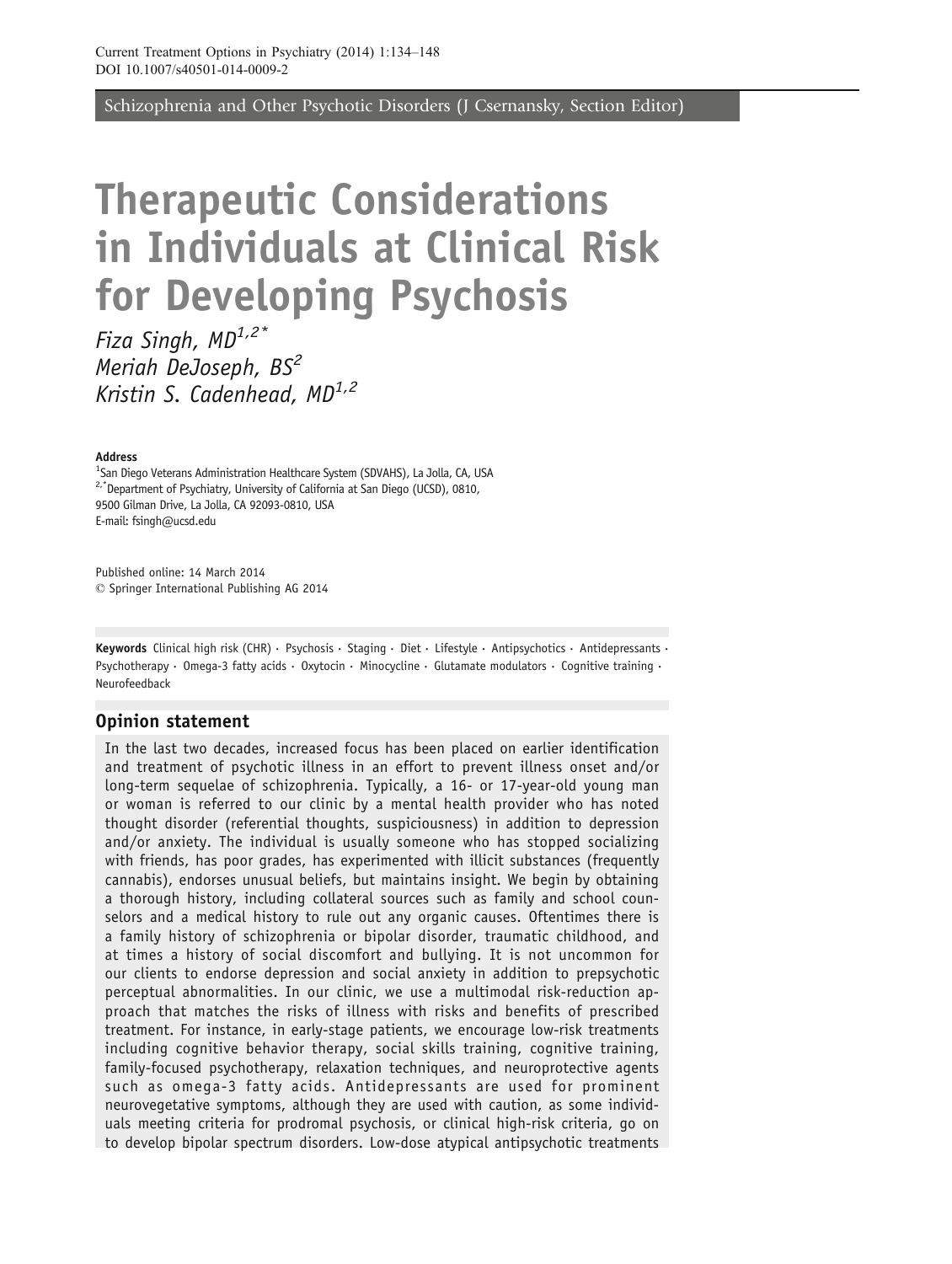are reserved for patients closer to psychotic transition. All patients, regardless of stage of illness, are encouraged to optimize physical activity and to abstain from illicit substance use. Looking toward the future, we hope to obtain a biomarker profile (blood tests, neurocognitive, neuroimaging, and neurophysiological assessment) in each patient at the outset which, combined with clinical factors, will guide individualized treatment.

### Introduction

It has become increasingly evident that at some point before the development of frank psychosis, an adolescent or young adult often begins to display subjective and objective signs of distress. Not infrequently, over the ensuing months, the young person continues to lose social and academic developmental milestones, becomes increasingly more isolated, and ultimately develops psychosis. Researchers have recognized that this period of time represents a "high-risk" state, a time to intervene and perhaps prevent psychosis from developing, or to initiate treatment immediately to reduce the duration of untreated psychosis. The period of time when the individual has significant loss of functioning and subsyndromal psychotic symptoms has been referred to as "prodromal period," "clinical high-risk (CHR)," or "ultra-high-risk," with some differences in the definitions in the literature. The first 20 years of research in the field of CHR focused on describing the high-risk state and identifying characteristics that could predict which individuals had the highest risk of conversion to psychosis. The first North American Prodromal Longitudinal Study (NAPLS) indicated that the presence of genetic risk (first-degree relative with psychotic disorder), more severe unusual thought content, and greater social impairment predicted risk of conversion to psychosis with moderate sensitivity [[1](#page-11-0)]. We have also learned that the rate of conversion is close to 30 % in most cohorts and decelerates over time [[1](#page-11-0)–[6\]](#page-11-0). Although more is known about the risks for conversion to psychosis, the underlying mechanisms of conversion and treatment studies remain underexplored. Given the paucity of treatment studies in the field, for the purposes of our review we will use the term CHR to refer to those individuals who have been identified to be at increased risk of developing psychosis via clinical high-risk, ultrahigh-risk, or at-risk criteria. In addition, in making our recommendations, we have taken into account some studies in first-episode psychosis, which is closer to the CHR state than chronic schizophrenia.

Some special considerations in CHR populations worth mentioning at the outset include:

- 1. Heterogeneity and non-deterministic nature of criteria: The CHR criteria capture a wide array of young people with nonspecific symptoms and loss of functioning. As mentioned above, one-third of subjects develop psychosis. Two-thirds do not. Nonetheless, the two-thirds (nonconverters) continue to remain functionally impaired.
- 2. The primary outcome variable in CHR studies has been conversion to psychosis, which is different from that in studies of patients with chronic schizophrenia.

In light of these considerations, one strategy that has been proposed uses a clinical staging system that attempts to define where a given patient lies on the spectrum of a particular illness [[7](#page-11-0)–[9](#page-11-0)]. For instance, the use of such systems is routine in neoplastic disorders. When applied to psychosis, a clinical staging strategy could have several benefits. Broad-spectrum neuroprotective agents could be used in all stages of the illness, whereas antipsychotics may be reserved for those in advanced stages of psychosis development. In this way, treatments could be targeted to each individual based on their symptoms and place on the psychosis conversion spectrum.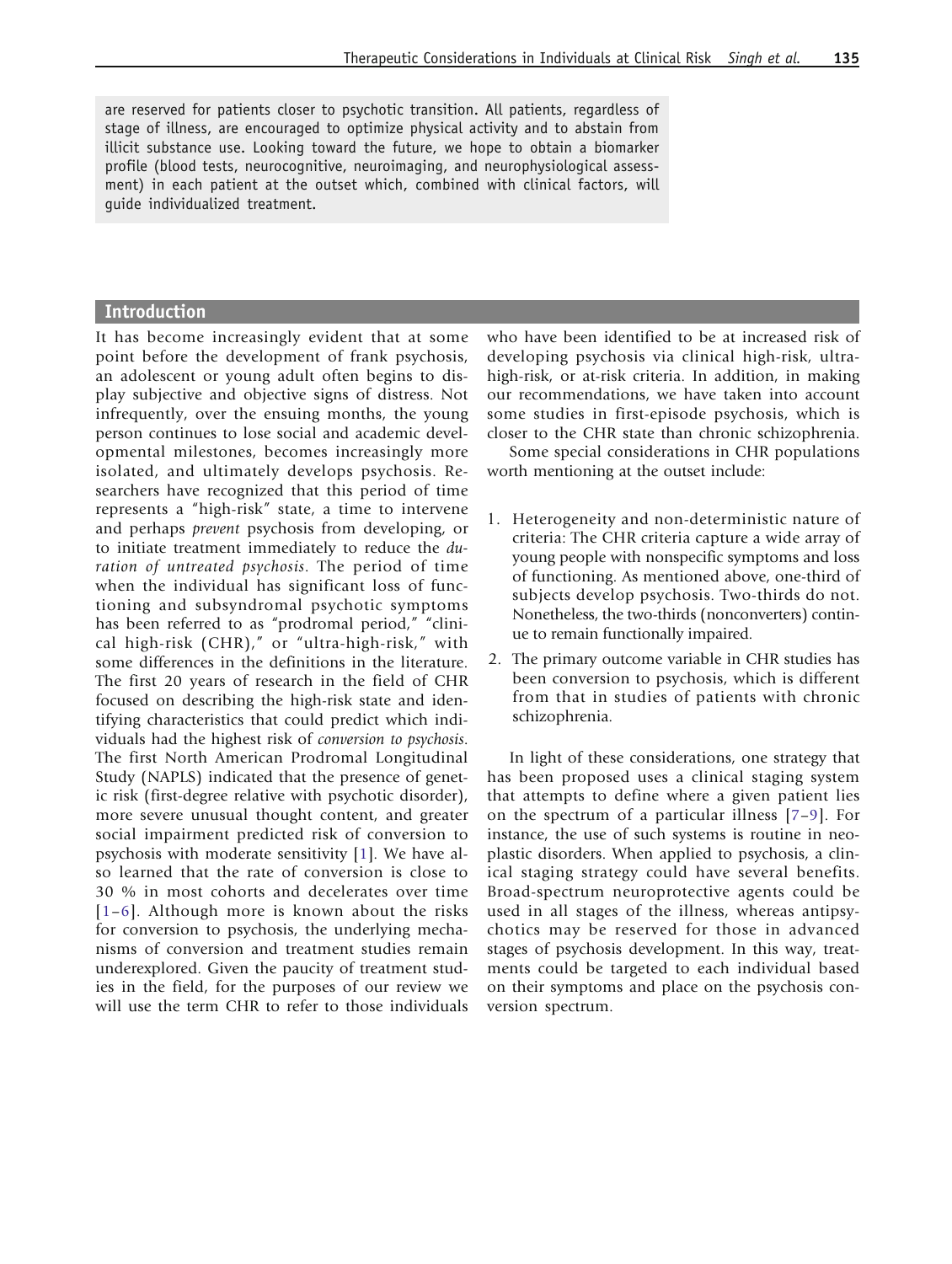# **Treatment**

# Diet and lifestyle

- & Diet and lifestyle have both direct and indirect effects on individuals in the early stages of psychosis.
- Individuals with schizophrenia have mortality rates two to three times higher than the average population, in part due to poor diet and lifestyle that are present in all stages of psychosis [[10](#page-11-0)–[13\]](#page-11-0).
- Few studies have examined diet and lifestyle interventions in CHR subjects, although reviews [[14](#page-11-0)••, [15](#page-11-0)] of 26 studies of metabolic complications in FE and unmedicated patients concluded that a combination of genetic risk, unhealthy diet and lifestyle, and low cardiorespiratory fitness leads to increased cardiovascular risk [\[14](#page-11-0)••, [15\]](#page-11-0). First-episode individuals (n=89) also reported greater health complaints, especially respiratory complaints, due to increased consumption of fast-food diets and smoking [[16](#page-11-0)].
- In addition to their direct effects, poor diet and lifestyle are associated with higher levels of stress. The stress-vulnerability model of illness suggests that neurocognitive vulnerabilities (genetic trait factors), combined with environmental stressors (early-childhood stress, poor diet, poor lifestyle), trigger the onset of psychosis in high-risk populations [\[17](#page-11-0)••]. Dysregulation of the hypothalamic-pituitary-adrenal (HPA) axis has been associated with stress sensitivity and symptom levels in the prodromal period [\[17](#page-11-0)••, [18](#page-11-0)]. In addition, CHR populations have elevated salivary cortisol levels [\[19](#page-11-0)•] that are associated with increased risk of conversion to psychosis [\[20](#page-12-0), [21](#page-12-0)].
- The use of illicit substances is especially relevant in CHR populations. In their recent review of the literature, Addington et al. [\[22](#page-12-0)••] found that approximately 10–32 % of CHR subjects had current or past use of cannabis, variable alcohol use (6–30 %), and minimal use of other substances. In particular, cannabis use has been associated with increased risk of conversion to psychosis in some studies [[1](#page-11-0), [23\]](#page-12-0).

Given the available evidence and emerging relationships among diet, lifestyle, and stress-vulnerability, we suggest the following in the treatment of CHR individuals:

- Close monitoring of weight and metabolic parameters to establish a risk profile based on factors such as obesity, hypertension, hyperglycemia, and diabetes
- Patient education to motivate improvements in lifestyle through the use of behavioral interventions and exercise
- Regulation of diet
- Smoking cessation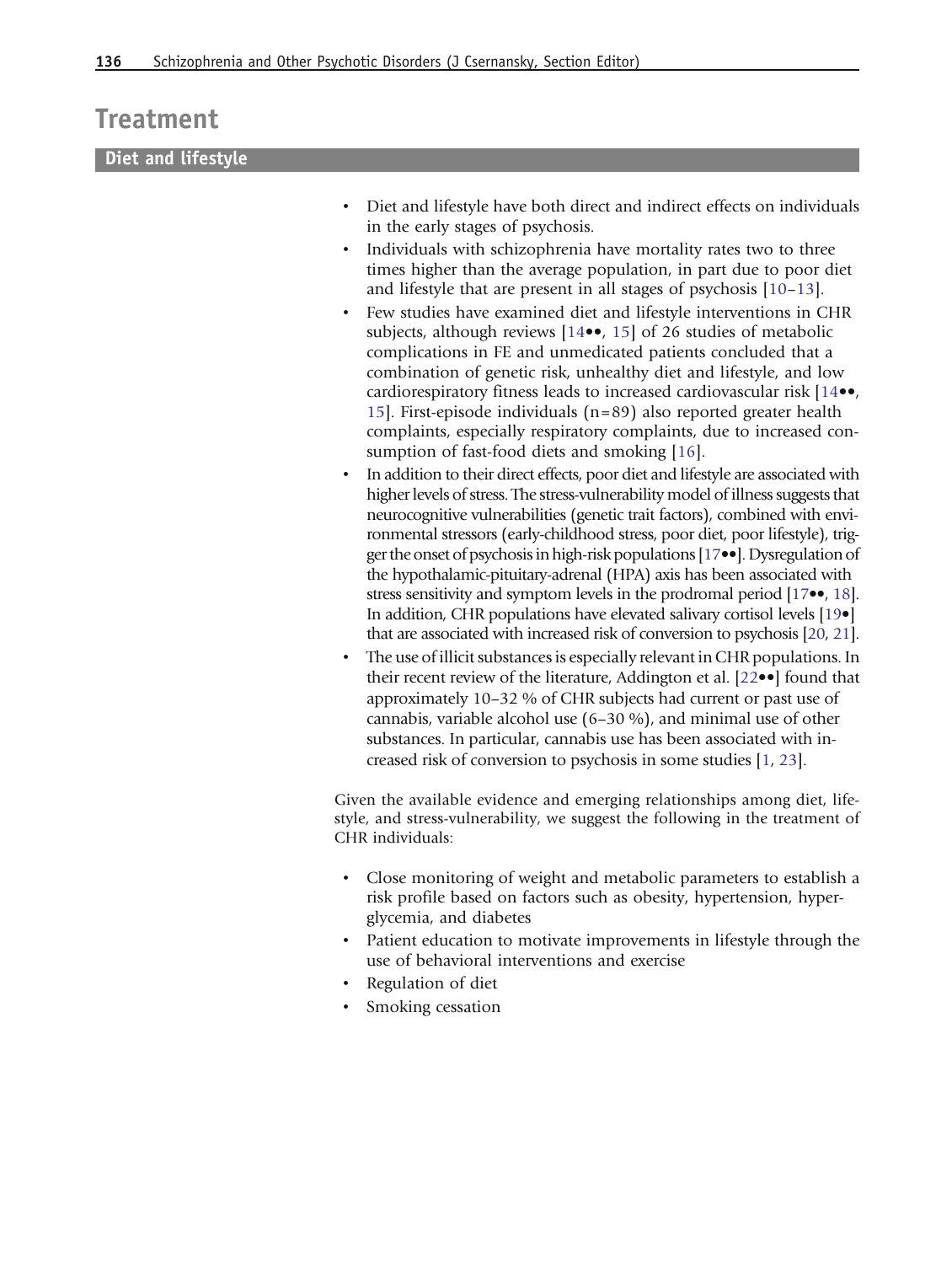| ٠<br>٠<br>٠               | Addressing drug use and providing psychoeducation regarding illicit<br>substances<br>Implementation of stress-reduction programs that teach individuals<br>to take an active role in reducing stress responses<br>Cognitive behavioral therapy (discussed in detail in section on psy-<br>chotherapy) approaches that help individuals to reinterpret stressful<br>stimuli in a more adaptive way<br>Family therapy (discussed in detail in section on psychotherapy) to<br>reduce stressful familial interactions and gain support                                                                                                  |
|---------------------------|--------------------------------------------------------------------------------------------------------------------------------------------------------------------------------------------------------------------------------------------------------------------------------------------------------------------------------------------------------------------------------------------------------------------------------------------------------------------------------------------------------------------------------------------------------------------------------------------------------------------------------------|
| Pharmacologic treatment   |                                                                                                                                                                                                                                                                                                                                                                                                                                                                                                                                                                                                                                      |
|                           | At present, pharmacologic treatment of CHR subjects is based on the<br>critical assumption that the same treatments that reduce symptoms in<br>patients with psychosis will be effective in individuals at CHR of de-<br>veloping psychosis. This is an important consideration, as the patho-<br>physiology of the CHR brain and the chronic patient's brain may or not<br>be the same. Few clinical trials have assessed the efficacy of psychotropic<br>medications in treating CHR symptoms. A summary of findings from<br>these trials is presented below.                                                                      |
| Antipsychotic medications |                                                                                                                                                                                                                                                                                                                                                                                                                                                                                                                                                                                                                                      |
| Risperidone               | Atypical antipsychotic medications have been used largely to reduce<br>positive symptoms in CHR subjects. Trials have shown benefits from<br>risperidone [24], olanzapine [25], amisulpride [26], and<br>aripiprazole[27]. Overall, antipsychotic treatment in these studies re-<br>duced positive symptoms but did not have a significant impact on<br>transition to psychosis. In addition, antipsychotic medications were as-<br>sociated with metabolic side effects, sometimes to a greater extent in<br>adolescent CHR participants than older adults with SCZ (discussed<br>above under dietary and lifestyle interventions). |
| Dosage                    | In a recently completed trial of cognitive therapy+risperidone, cognitive<br>therapy+placebo, and supportive therapy+placebo, McGorry et al. found<br>no differences among the groups on their primary outcome variable,<br>conversion to psychosis, even with 12-month follow-up [24]. They did,<br>however, find improvements in negative symptoms and overall function<br>in all three groups [24].<br>0.5-1 mg, divided dosing initially, can be titrated up to 6 mg                                                                                                                                                             |
| Contraindications         | None                                                                                                                                                                                                                                                                                                                                                                                                                                                                                                                                                                                                                                 |
| Main drug interactions    | Increased plasma levels when combined with CYP2D6 inhibitors and de-<br>creased levels with CYP2D6 inducers. Use caution with CNS depressants.                                                                                                                                                                                                                                                                                                                                                                                                                                                                                       |
| Main side effects         | somnolence, increased appetite, extrapyramidal symptoms, insomnia,<br>vomiting, headache, coughing, constipation, orthostatic hypotension                                                                                                                                                                                                                                                                                                                                                                                                                                                                                            |
| Special points            | May increase prolactin levels and affect sexual function/fertility, which can<br>be a significant concern in young adults                                                                                                                                                                                                                                                                                                                                                                                                                                                                                                            |
| Cost                      | Average \$654 per month at 8 mg/day                                                                                                                                                                                                                                                                                                                                                                                                                                                                                                                                                                                                  |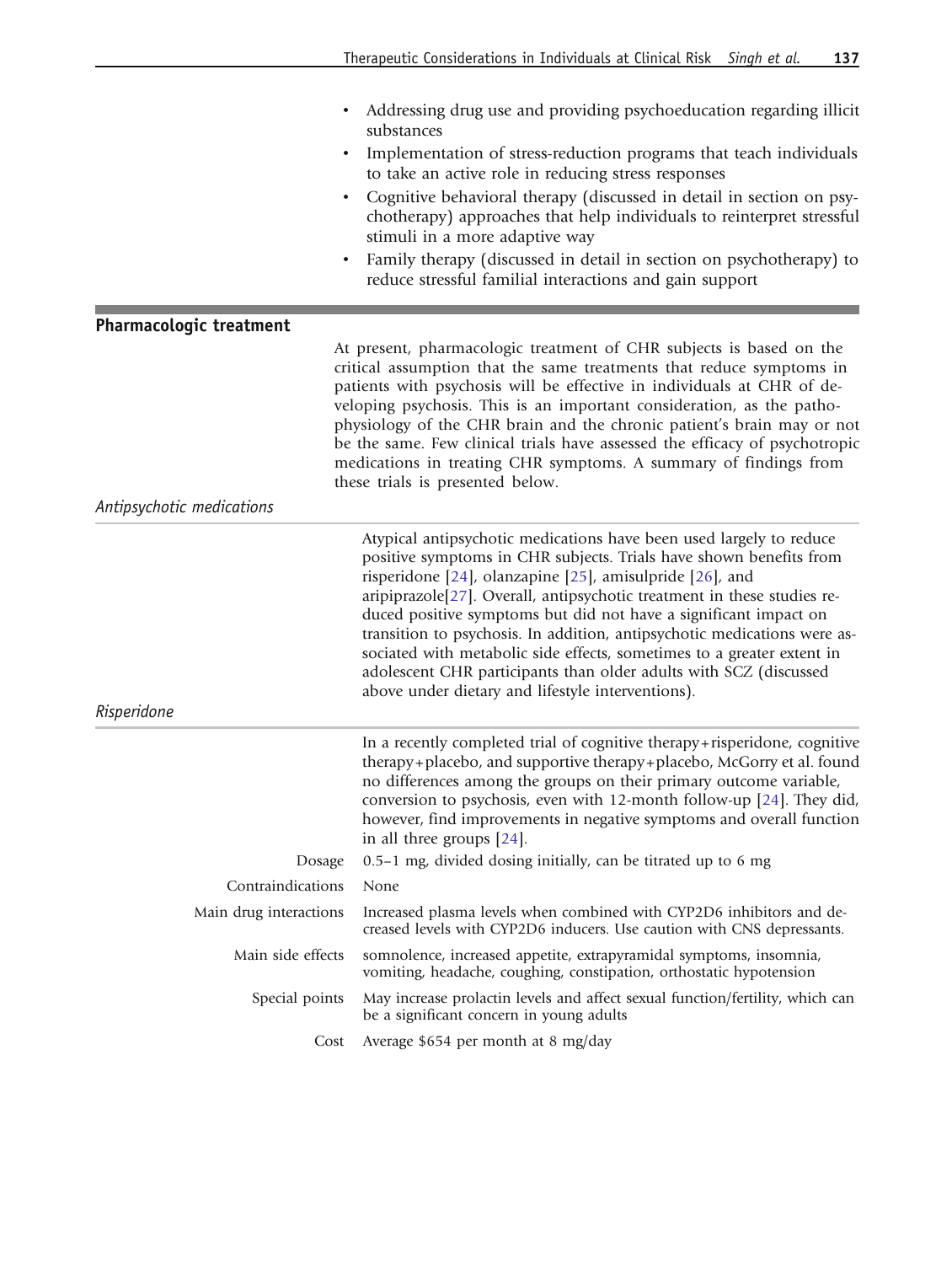# Olanzapine

|                        | Woods et al. conducted an 8-week randomized clinical trial with<br>olanzapine vs. placebo in CHR subjects and found improvements in<br>prodromal symptoms. They also noted significant weight gain (9.9 lbs.<br>versus 0.7 lbs. in olanzapine and placebo groups, respectively). In a longer<br>study, McGlashan et al. examined the effects of olanzapine versus placebo in<br>CHR subjects over a 1-year period [25]. Conversion to psychosis did not<br>meet statistical significance, but olanzapine reduced positive prodromal<br>symptoms and was associated with significant weight gain (19.3 lbs. in<br>olanzapine group vs. 0.7 lbs. in the placebo group) [25]. |
|------------------------|----------------------------------------------------------------------------------------------------------------------------------------------------------------------------------------------------------------------------------------------------------------------------------------------------------------------------------------------------------------------------------------------------------------------------------------------------------------------------------------------------------------------------------------------------------------------------------------------------------------------------------------------------------------------------|
| Dosage                 | 2.5 mg daily, can be increased to 30 mg                                                                                                                                                                                                                                                                                                                                                                                                                                                                                                                                                                                                                                    |
| Contraindications      | None                                                                                                                                                                                                                                                                                                                                                                                                                                                                                                                                                                                                                                                                       |
| Main drug interactions | Increased plasma levels when combined with CYP2D6 and CYP1A2 inhibi-<br>tors, and decreased levels with CYP1A2 inducers. Use caution with CNS<br>depressants.                                                                                                                                                                                                                                                                                                                                                                                                                                                                                                              |
| Main side effects      | somnolence, increased appetite and weight gain, extrapyramidal symptoms,<br>elevated transaminases, orthostatic hypotension, risk of metabolic syndrome                                                                                                                                                                                                                                                                                                                                                                                                                                                                                                                    |
| Special points         | Close monitoring of weight, serum glucose, and lipids                                                                                                                                                                                                                                                                                                                                                                                                                                                                                                                                                                                                                      |
| Cost                   | Cost: Average \$546 per month at 10 mg/day                                                                                                                                                                                                                                                                                                                                                                                                                                                                                                                                                                                                                                 |
| Aripiprazole           |                                                                                                                                                                                                                                                                                                                                                                                                                                                                                                                                                                                                                                                                            |
|                        | Woods et al. conducted an open-label trial of aripiprazole in 15 CHR<br>subjects over 8 weeks. The authors reported improved scores on Scale of<br>Prodromal Symptoms as early as the first week of treatment and no<br>conversions to psychosis [27]. Treatment was accompanied by mean<br>weight gain of 2.6 lbs. and akathisia in 8 of 13 study completers, which<br>resolved by end of study [27].                                                                                                                                                                                                                                                                     |
| Dosage                 | 15 mg to 30 mg daily                                                                                                                                                                                                                                                                                                                                                                                                                                                                                                                                                                                                                                                       |
| Contraindications      | None                                                                                                                                                                                                                                                                                                                                                                                                                                                                                                                                                                                                                                                                       |
| Main drug interactions | None                                                                                                                                                                                                                                                                                                                                                                                                                                                                                                                                                                                                                                                                       |
| Main side effects      | dizziness, insomnia or somnolence, extrapyramidal symptoms, nausea and<br>vomiting, orthostatic hypotension, possible weight gain and risk of meta-<br>bolic syndrome (although less frequent than other antipsychotics)                                                                                                                                                                                                                                                                                                                                                                                                                                                   |
| Special points         | Consider carefully in individuals with comorbid anxiety; monitor weight,<br>serum glucose, and lipids.                                                                                                                                                                                                                                                                                                                                                                                                                                                                                                                                                                     |
| Cost                   | Cost: Average \$712 per month at 15 mg/day                                                                                                                                                                                                                                                                                                                                                                                                                                                                                                                                                                                                                                 |
| Antidepressants        |                                                                                                                                                                                                                                                                                                                                                                                                                                                                                                                                                                                                                                                                            |
|                        | Antidepressant treatment has shown efficacy in a limited number of trials. It<br>has been noted that antidepressants have lower rates of noncompliance in<br>CHR subjects compared to antipsychotic medications, which may, in part,<br>account for increased efficacy. In a naturalistic study of 48 CHR adolescents<br>who were treated with antidepressants or antipsychotics, Cornblatt and<br>colleagues found that positive symptoms improved similarly in both<br>groups and nonadherence was a significant problem in the antipsychotic                                                                                                                            |

group compared to the antidepressant group [[28](#page-12-0)].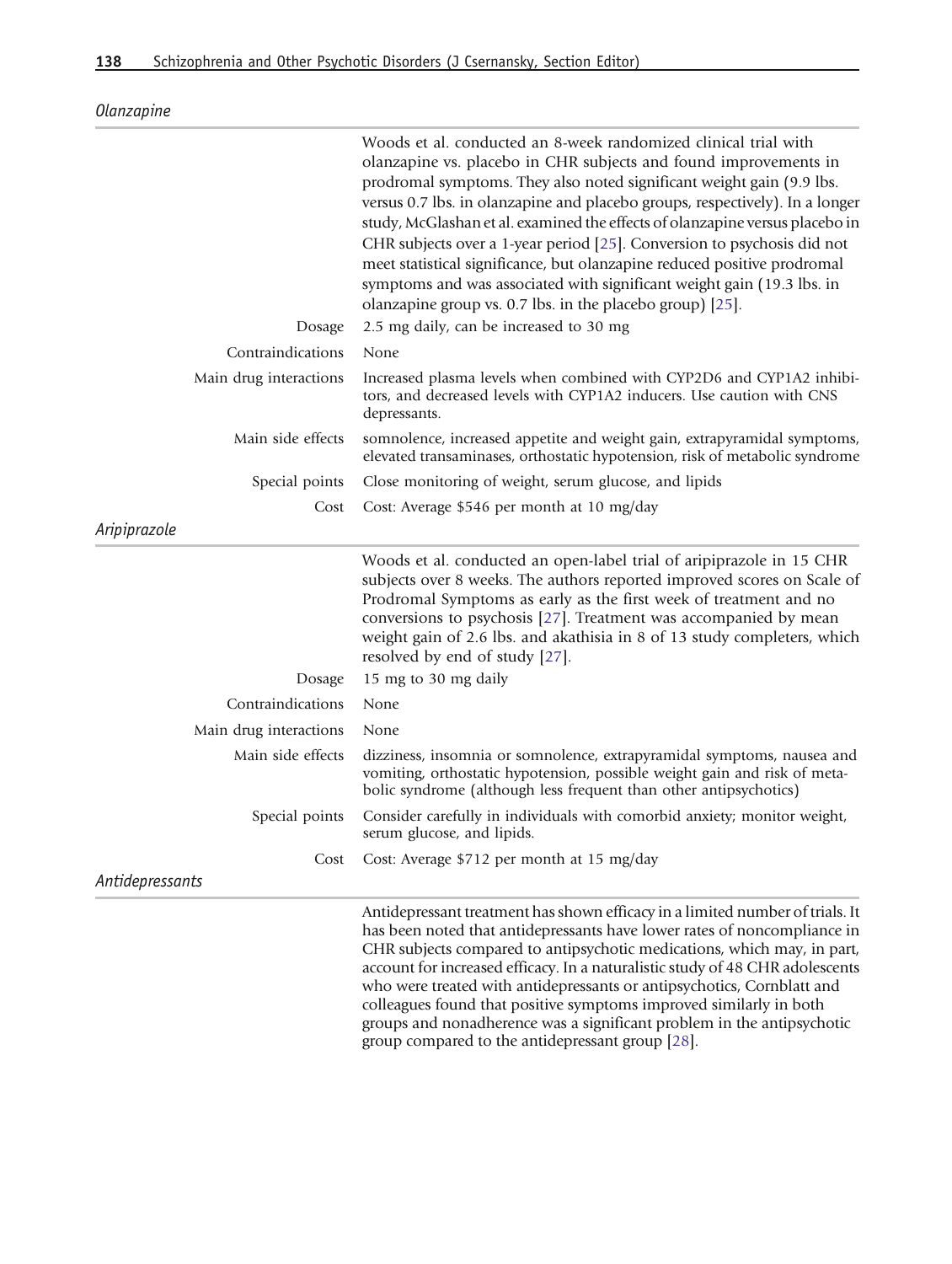# Omega-3 fatty acids (O3FAs)

The O3FAs such as eicosapentaenoic acid (EPA) and its derivative, docosahexaenoic acid (DHA), are known to exert anti-inflammatory actions [[29\]](#page-12-0). In a 12-week randomized double-blind placebo-controlled trial (n=81 CHR subjects) Amminger et al. [\[30](#page-12-0)] found significant reduction in conversion to psychosis in the active-treatment group. In addition, O3FAs significantly reduced positive, negative, and general symptoms and improved functioning compared to placebo. The O3FA EPA has been associated with increased levels of the antioxidants glutamine+glutamate complex, and improvement in negative symptoms [[31\]](#page-12-0). EPA treatment has also been associated with increased N-acetyl-aspartate (NAA) levels, a neurotrophic metabolite, in depressed bipolar patients [[32](#page-12-0)]. The effect of an EPA/DHA combination plus cognitive behavioral case management on CHR subjects is currently under investigation by McGorry et al. The NAPLS consortium is also investigating EPA/DHA effects in CHR subjects.

Given the available evidence, we suggest 1) limited use of psychotropic medications in general in the prodromal period, 2) use of omega-3 fatty acids early 3) starting with psychotropics with higher tolerability and lower long-term risks (antidepressants before antipsychotics), and 4) psychotropics that take individual factors into account. We recommend the use of psychotropic medications as part of a larger treatment plan that includes individual and group psychotherapy and significant dietary and lifestyle modifications. We recommend the following:

- & Institute psychoeducation to promote understanding of medications, side effects, and efficacy in order to promote medication adherence.
- & Consider antidepressant medications in individuals with depression with neurovegetative features. Caution is advised, as some CHR subjects may convert to bipolar spectrum illness, which could be exacerbated with antidepressant medications.
- & Consider antipsychotic medications in CHR subjects with prominent positive symptoms. Use low doses of weight-neutral agents – aripiprazole or risperidone – since metabolic implications in adolescents could be more prominent.

# Psychotherapeutic interventions

1. Cognitive behavioral herapy for psychosis (CBTp): CBT is oriented toward achieving specific goals by decreasing negative cognitions and self-schemas and increasing coping strategies. Because CBT was originally developed for mood disorders and has proven to be highly effective in anxiety disorders, it serves as a logical intervention for nonspecific emotional problems observed in CHR individuals [[33\]](#page-12-0). In their recent meta-analysis, Hulton and Taylor [\[34](#page-12-0)] concluded that CBT significantly reduced the rate of conversion to first-episode psychosis at 6, 12, and 18–24 months following treatment in comparison to individ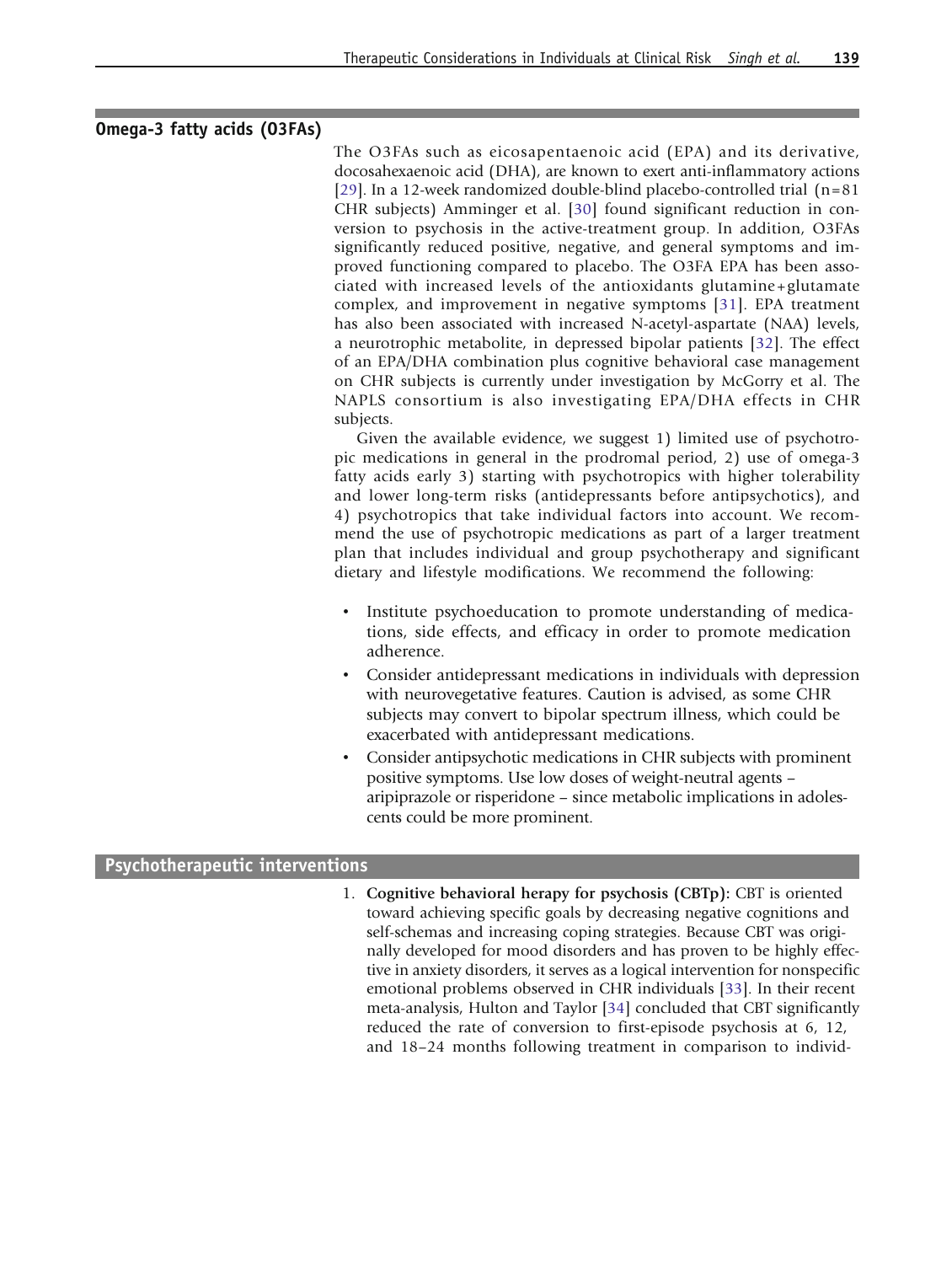uals who received monitoring or nonspecific supportive therapy. Moreover, the relative risk of transition to psychosis was reduced by more than 50 % at every time point for individuals receiving CBT. Hafner et al. (2013) also found significantly fewer conversions at a 6-month follow-up for those CHR individuals who underwent CBT (5.3 %) in comparison to those receiving clinical management (14.8 %). A derivative of CBTp is the combination of CBT plus social skills training (SST). This combined program (CBSST) has shown efficacy in individuals with schizophrenia and may show benefit in CHR subjects [[35](#page-12-0)–[37\]](#page-12-0).

- 2. Family therapy: Family psychoeducation is characterized by a set of psychotherapeutic strategies aimed at developing a collaborative relationship among the family, patient, and treatment team to stimulate recovery. There are multiple models of family therapy. These programs have in common the following features: long-term (9 to 24 months) treatment, delivery by a mental health professional, whole-family focus, education about schizophrenia and treatment, stress-reduction strategies, and future-oriented goal development rather than ruminating on the past [\[13](#page-11-0)]. A pilot study using psychoeducational multi-family group (PMFG) treatment [\[38](#page-12-0)] and another family-focused therapy [\[39](#page-13-0)] in CHR have both shown encouraging results. In FE patients, Bird et al. reviewed three trials that used family therapy as an early psychosis intervention. By the end of treatment, participants receiving family intervention therapy were less likely to relapse or be admitted to a hospital compared to those receiving standard care [\[40](#page-13-0)], indicating a positive effect on functioning.
- 3. Multi-element intervention therapy: Multi-element intervention therapy includes a combination of community outreach, case management, individual therapy, and family therapy. Multi-element treatment in early psychosis has shown multiple benefits in the domains of symptom reduction, adherence and retention in treatment, quality of life, and social functioning [[13](#page-11-0)]. In the only U.S. study to date, Uzenoff et al. [\[41](#page-13-0)] found significant improvements in global functioning and symptoms within the first year [[41\]](#page-13-0).

Despite the lack of studies in CHR subjects, promising data from first-episode trials suggest benefits from psychotherapeutic modalities, and based on these results, future investigation of specific therapies aimed at CHR subjects is warranted. In addition to individual psychotherapies, multimodal treatment should also be tested, given the effects of combined treatments discussed above.

We Suggest the Following Approach to Psychotherapy in CHR Patients:

- Implementing CBT to target negative cognitions that can be part of mood, anxiety, or subsyndromal symptoms
- & Implementing family therapy to bring cohesion among the affected individual, family members, and treatment team
- Considering a multimodal therapy approach that combines CBT,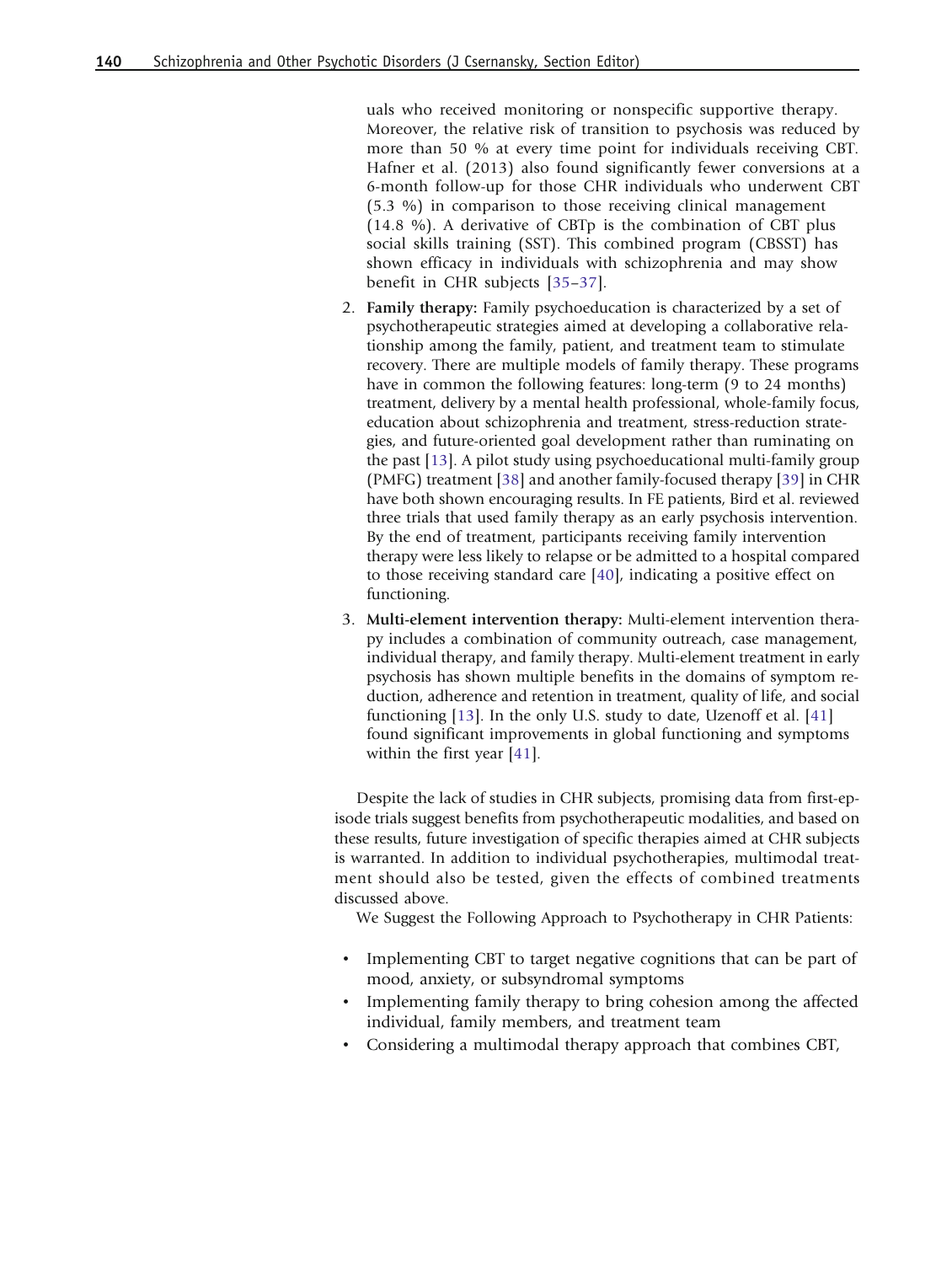family therapy, as well as case management targeted to restore functioning

& Most psychotherapy interventions range in duration from 3 months to 1 year, with weekly visits 1–2 times a week. Therefore, establishing rapport with the affected individual and the family unit from the outset is critical.

# Emerging treatments

A number of newer treatments are in varied phases of development. These include novel pharmacologic agents, psychotherapy specifically for CHR subjects, and other non-pharmacologic neurotherapeuctics.

# Pharmacologic treatments

#### Anti-inflammatory compounds (celecoxib and aspirin)

Recent studies in early-psychosis individuals suggest that anti-inflammatory interventions may attenuate progressive brain changes [[42](#page-13-0)]. For instance, the anti-inflammatory compound celecoxib, a preferential cyclooxygenase-2 (COX-2) inhibitor, given in conjunction with the antipsychotic amisulpride [[43\]](#page-13-0) was more effective in treating negative symptoms when initiated in the early phase of schizophrenia. Aspirin (COX-1 and COX-2 inhibitor), another anti-inflammatory compound, has also shown benefit on symptoms of a subset of schizophrenia patients with relatively high anti-in-flammatory cytokine production and within 10 years of onset of illness [\[44](#page-13-0)].

# Minocycline

The broad-spectrum antibiotic minocycline is thought to have neuroprotective properties and efficacy particularly for negative symptoms of schizophrenia. It has been suggested that minocycline may play a significant role in reducing disease burden in developing countries, where infectious etiologies may contribute significantly to the schizophrenia syndrome. In one study, minocycline administered in conjunction with antipsychotic drugs improved outcomes compared to antipsychotic drugs alone in early psychosis [\[45\]](#page-13-0).

#### Oxytocin

The compound oxytocin (OT) represents a novel category of small neuropeptide hormones found in the central nervous system. OT is thought to exert its effects by modulating anxiety and promoting bonding and attachment through central mechanisms. Single-dose intranasal OT administration has shown positive effects on measures of social cognition, affect recognition, and reduction in amygdala activation in response to fearful stimuli [[46](#page-13-0)–[49\]](#page-13-0). In the few clinical trials to date, OT has shown improvements in positive and negative symptoms, as well as improvements in short-term verbal memory. In addition to its direct pharmacologic effects, OT has been used to augment social cognition training in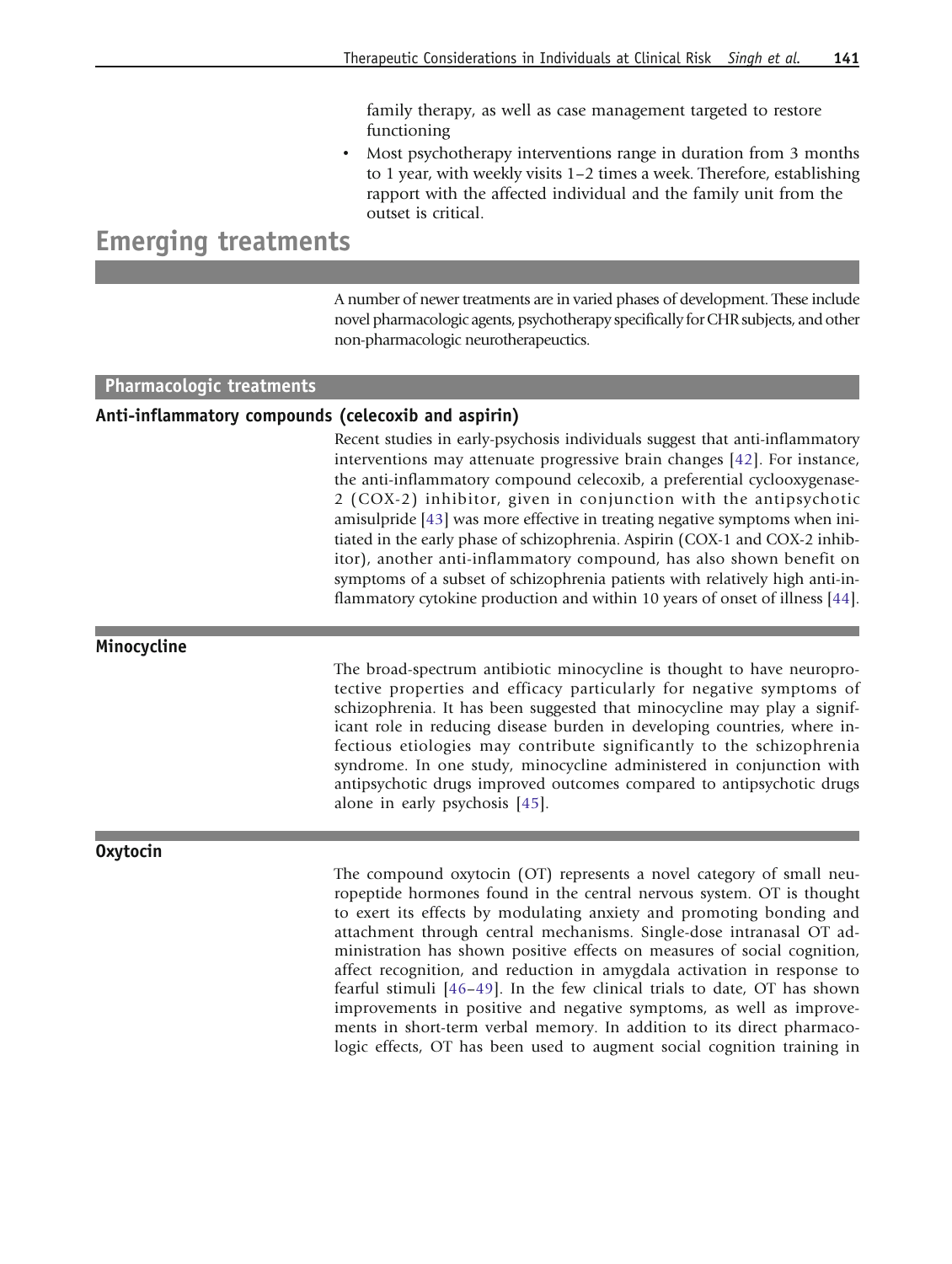patients with SCZ, where it appears to have unique effects on acquisition of empathic accuracy.

#### Glutamatergic neurotransmission modulators

One particular line of drug development for schizophrenia builds on the glutamatergic theory. Excess glutamate and decreased N-methyl D-aspartate receptor (NMDAR) function is thought to precipitate glutamatergic neurotoxicity, and trials are underway of compounds that reduce glutamate availability through glutamate blockade or increased gamma-amino butyric acid (GABA). There are no studies in CHR subjects to date. Recent reports in chronic patients have reported that the selective glutamate agonist LY404039 either improved positive and negative symptoms of schizophrenia [[50\]](#page-13-0) or had no effect compared to placebo [[51\]](#page-13-0). Increasing the availability of glycine, a naturally occurring amino acid that regulates NMDAR function, has also been hypothesized to improve symptoms of schizophrenia, and some studies have explored the effects of glycine transporter (GlyT1) inhibitors such as sarcosine (N-methylglycine), Dserine, and cycloserine in patients with schizophrenia [[52](#page-13-0), [53](#page-13-0)]. Based on positive results from studies in chronic schizophrenia, studies in CHR subjects are underway.

# Non-pharmacologic emerging treatments

More recent developments in the field include non-pharmacologic strategies such as cognitive remediation, cognitive training, and neurofeedback.

### Cognitive remediation/cognitive training

Cognitive remediation (CR) represents a broad set of activities and exercises whose purpose is to restore or improve cognitive functioning, which in turn is expected to improve community functioning in patients with schizophrenia. Cognitive training may be carried out using computerized programs (CogRehab software) or therapist-guided paper-and-pencil training in cognitive domains such as verbal and visual memory, language, visuomotor skills, orientation, vigilance, and processing speed. Training consists of 1- to 2-hour sessions several times a week during course of therapy. There are several variations in terms of the specifics of CR programs. Some emphasize training isolated cognitive skills, while others include vocational training, social skills training, and/or group and individual sessions. Several meta-analyses conducted to date have shown benefits that persist beyond the training period in chronic schizophrenia, irrespective of the specifics of training [[54](#page-13-0)]. Two studies in CHR subjects have shown improvement in cognitive skills, specifically verbal memory [[55](#page-13-0)], and lower rate of transition to psychosis [\[56\]](#page-13-0).

### Neurofeedback

Neurofeedback is a specific form of biofeedback that "feeds back" biological information regarding brain activity to a patient and asks him or her to change that activity within certain parameters. For instance,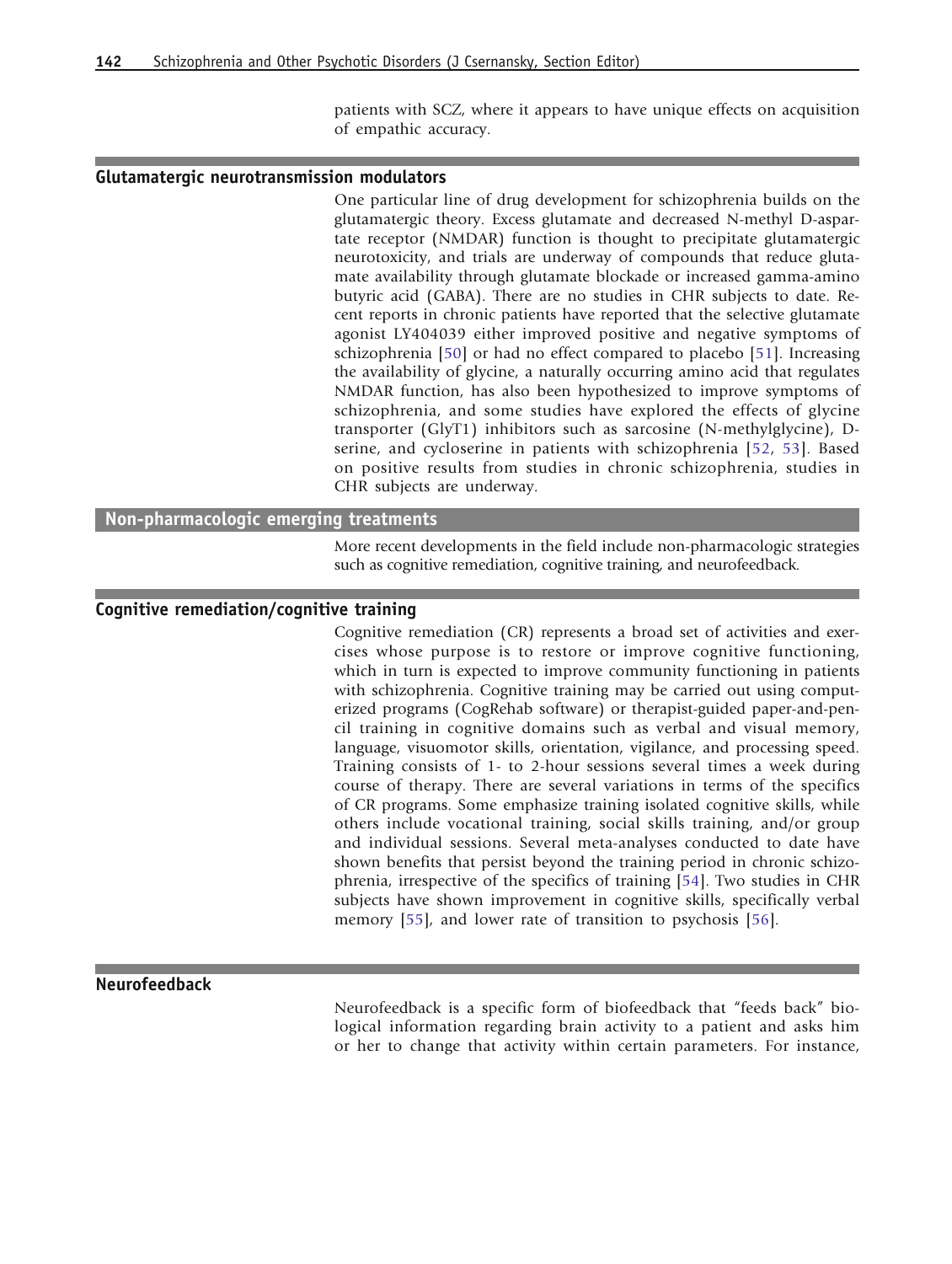in some studies, a visual metaphor of pain has been used to show a patient the extent to which the anterior cingulate cortex (ACC) is activated, and the patient is then asked to reduce that activation [[57\]](#page-13-0). In this way, neurofeedback is thought to train affected brain regions or circuits by optimizing voluntary control of those regions [[57](#page-13-0)]. The "feedback" can be provided either in the form of brain EEG tracings or brain activation patterns seen in functional neuroimaging [[57](#page-13-0)–[59](#page-13-0)]. More recently, realtime functional magnetic resonance imaging (rt-fMRI) has been used in the context of chronic pain, tinnitus, depression, and schizophrenia [[57](#page-13-0)–[59\]](#page-13-0). After 2 weeks of training, schizophrenia patients showed brain changes consistent with learning effects and some improvement in emotion-recognition tasks [[60](#page-13-0)•]. It remains to be seen whether these brain changes correlate with improved function in everyday lives of patients in larger studies with clinical endpoints.

# Substance use disorders treatment

At present, there are no studies addressing treatment of substance use disorders specifically in CHR individuals, using either pharmacologic or psychotherapeutic treatments. In FE populations where prevalence of cannabis and alcohol use disorders is closer to 50 %, Wisdom et al. [[61](#page-14-0)] reviewed treatment studies with and without specialized substance use treatment. Abstinence was achieved early in the course of treatment, sometimes by 6 weeks, in half of the subjects, in both specialized and non-specialized treatments. In light of these data, the authors suggested beginning a psychoeducational program at the outset of illness and instituting specialized treatments 3–6 months later in those patients who continue to struggle with substance use [\[61\]](#page-14-0). A similar approach could benefit from investigation in CHR patients.

# Pediatric considerations

Since the CHR period often begins during adolescence, important considerations for treatment include careful monitoring of medication side effects. Antipsychotics can lead to pronounced weight gain, which can be especially pronounced in pediatric patients. In addition, some psychotropic medications can affect sexual function and should be considered carefully.

# Conclusions

At present, there are few published randomized clinical trials of treatments in CHR individuals. Investigators in the field have recognized this paucity of data, and systematic investigations are underway [[62](#page-14-0)]. The primary outcome variables in these studies include conversion to psychosis, symptom reduction, and global functioning, thus rendering them especially relevant in CHR individuals. Based on available published literature, we recommend implementing strategies to 1) promote healthy lifestyle, including an open and detailed discussion of substance use and its relationship to psychosis, 2)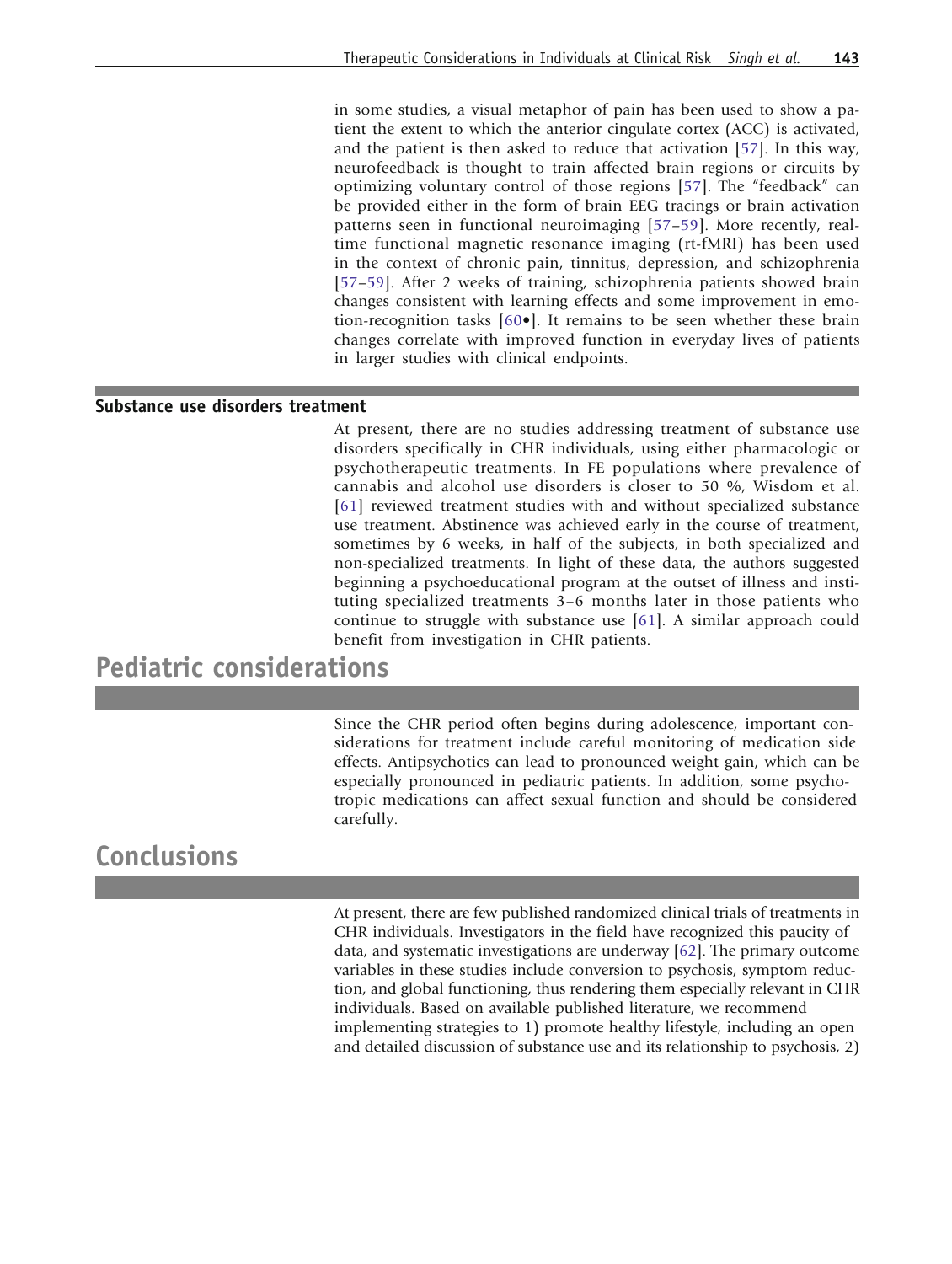increase resiliency, and 3) institute targeted multimodal treatment incorporating both pharmacologic and psychotherapeutic modalities. These include:

- & Implementation of stress-reduction programs that teach individuals to take an active role in reducing stress responses
- & Cognitive therapy approaches that help individuals reinterpret stressful stimuli in a more adaptive way
- & Family therapy to reduce stressful familial interactions and gain support
- & Combinations of psychotherapeutic modalities that potentiate the gains from each individual component and restore psychosocial functioning
- & Close monitoring of patients' weight and metabolic parameters through the establishment of a risk profile based on medical factors such as obesity, hypertension, hyperglycemia, and diabetes
- & Psychoeducation driven to motivate improvements in lifestyle through the use of behavioral interventions and exercise
- & Smoking cessation
- Psychoeducation regarding drug use and associated risk, followed by targeted specialized treatment of substance use disorders in individuals with persistent drug use 3–6 months after initiating psychoeducation
- & Regulation of diet
- Instituting psychoeducation to promote understanding of medications, side effects, and efficacy to promote medication adherence, as most CHR subjects have never been on a psychotropic medication.
- & Consideration of antidepressant medications in individuals with depression with neurovegetative features. Caution is advised, as some CHR subjects may convert to bipolar spectrum illness, which could be exacerbated with antidepressants.
- & Consideration of antipsychotic medications in CHR subjects in advanced prodromal stages. Use low doses of weight-neutral agents (aripiprazole or risperidone), as metabolic implications in adolescents could be more profound. Match individual preferences with side-effect profile to avoid nonadherence, which is a major limitation of antipsychotic treatment efficacy in adolescents.

# Compliance with Ethics Guidelines

# Conflict of Interest

Fiza Singh declares that she has no conflict of interest. Meriah DeJoseph declares that she has no conflict of interest. Kristin S. Cadenhead declares that she has no conflict of interest.

# Human and Animal Rights and Informed Consent

This article does not contain any studies with human or animal subjects performed by any of the authors.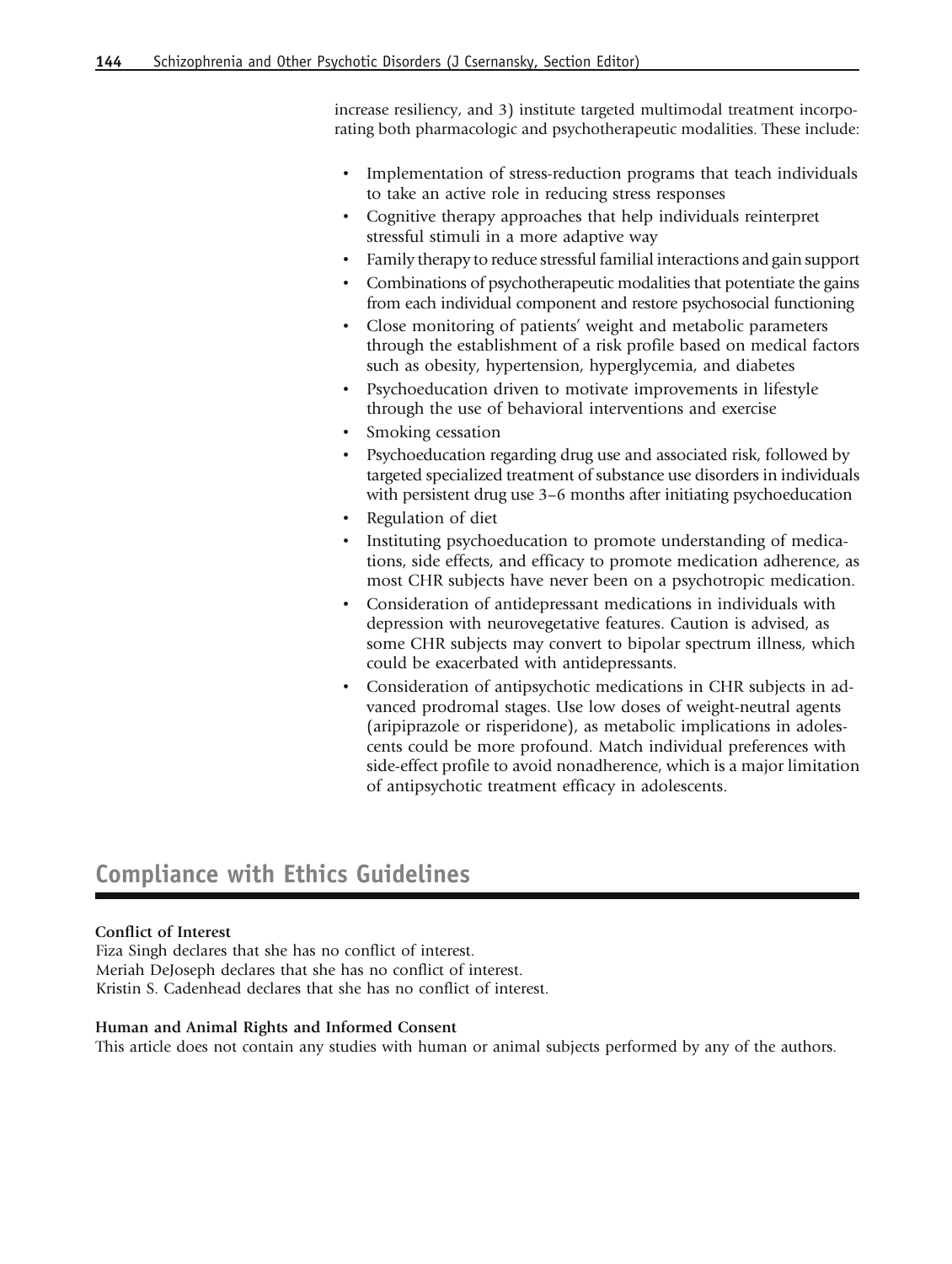# <span id="page-11-0"></span>References and Recommended Reading

Papers of particular interest, published recently, have been highlighted as:

- Of importance
- •• Of major importance
- 1. Cannon TD, Cadenhead K, Cornblatt B, Woods SW, Addington J, Walker E, et al. Prediction of psychosis in youth at high clinical risk: a multisite longitudinal study in North America. Arch Gen Psychiatry. 2008;65(1):28–37. doi[:10.1001/](http://dx.doi.org/10.1001/archgenpsychiatry.2007.3) [archgenpsychiatry.2007.3](http://dx.doi.org/10.1001/archgenpsychiatry.2007.3).
- 2. Mason O, Startup M, Halpin S, Schall U, Conrad A, Carr V. Risk factors for transition to first episode psychosis among individuals with 'at-risk mental states'. Schizophr Res. 2004;71(2–3):227–37. doi[:10.1016/j.schres.2004.04.006](http://dx.doi.org/10.1016/j.schres.2004.04.006).
- 3. Yung AR, Phillips LJ, Yuen HP, McGorry PD. Risk factors for psychosis in an ultra high-risk group: psychopathology and clinical features. Schizophr Res. 2004;67(2–3):131–42. doi[:10.1016/S0920-](http://dx.doi.org/10.1016/S0920-9964(03)00192-0) [9964\(03\)00192-0](http://dx.doi.org/10.1016/S0920-9964(03)00192-0).
- 4. Yung AR, Stanford C, Cosgrave E, Killackey E, Phillips L, Nelson B, et al. Testing the ultra high risk (prodromal) criteria for the prediction of psychosis in a clinical sample of young people. Schizophr Res. 2006;84(1):57–66. doi:[10.1016/j.schres.2006.03.014](http://dx.doi.org/10.1016/j.schres.2006.03.014).
- 5. Yung AR, Phillips LJ, Yuen HP, Francey SM, McFarlane CA, Hallgren M, et al. Psychosis prediction: 12-month follow up of a high-risk ("prodromal") group. Schizophr Res. 2003;60(1):21–32.
- 6. Riecher-Rossler A, Gschwandtner U, Aston J, Borgwardt S, Drewe M, Fuhr P, et al. The Basel earlydetection-of-psychosis (FEPSY)-study–design and preliminary results. Acta Psychiatr Scand. 2007;115(2):114–25. doi[:10.1111/j.1600-](http://dx.doi.org/10.1111/j.1600-0447.2006.00854.x) [0447.2006.00854.x](http://dx.doi.org/10.1111/j.1600-0447.2006.00854.x).
- 7. Kaur T, Cadenhead KS. Treatment implications of the schizophrenia prodrome. Curr Top Behav Neurosci. 2010;4:97–121.
- 8. Klosterkotter J, Schultze-Lutter F, Bechdolf A, Ruhrmann S. Prediction and prevention of schizophrenia: what has been achieved and where to go next? World Psychiatry. 2011;10(3):165–74.
- 9. Agius M, Goh C, Ulhaq S, McGorry P. The staging model in schizophrenia, and its clinical implications. Psychiatr Danub. 2010;22(2):211–20.
- 10. Chien WT, Leung SF, Yeung FK, Wong WK. Current approaches to treatments for schizophrenia spectrum disorders, part II: psychosocial interventions and patient-focused perspectives in psychiatric care. Neuropsychiatr Dis Treat. 2013;9:1463–81. doi:[10.2147/NDT.S49263ndt-9-1463.](http://dx.doi.org/10.2147/NDT.S49263ndt-9-1463)
- 11. Elis O, Caponigro JM, Kring AM. Psychosocial treatments for negative symptoms in schizophrenia: cur-

rent practices and future directions. Clin Psychol Rev. 2013;33(8):914–28. doi[:10.1016/j.cpr.2013.07.001](http://dx.doi.org/10.1016/j.cpr.2013.07.001).

- 12. Clark CM. Psychosocial treatments for schizophrenia. Clin Schizophr Relat Psychoses. 2013:1–30. doi[:10.3371/CSRP.CL.061213](http://dx.doi.org/10.3371/CSRP.CL.061213).
- 13. Mueser KT, Deavers F, Penn DL, Cassisi JE. Psychosocial treatments for schizophrenia. Annu Rev Clin Psychol. 2013;9:465–97. doi[:10.1146/annurev](http://dx.doi.org/10.1146/annurev-clinpsy-050212-185620)[clinpsy-050212-185620.](http://dx.doi.org/10.1146/annurev-clinpsy-050212-185620)
- 14.•• Mitchell AJ, Vancampfort D, De Herdt A, Yu W, De Hert M. Is the prevalence of metabolic syndrome and metabolic abnormalities increased in early schizophrenia? A comparative meta-analysis of first episode, untreated and treated patients. Schizophr Bull. 2013;39(2):295–305. doi:[10.1093/](http://dx.doi.org/10.1093/schbul/sbs082) [schbul/sbs082.](http://dx.doi.org/10.1093/schbul/sbs082)

Systematic review of literature, critical appraisal, and metaanalysis of metabolic complications in schizophrenia. Both diabetes and pre-diabetes are uncommon in early illness, smoking is elevated after diagnosis. Authors suggest prevention of cardiovascular risk accumulation rather than waiting to address it in later stages of illness when it is more difficult to treat.

- 15. Mitchell AJ, Vancampfort D, Sweers K, van Winkel R, Yu W, De Hert M. Prevalence of metabolic syndrome and metabolic abnormalities in schizophrenia and related disorders–a systematic review and metaanalysis. Schizophr Bull. 2013;39(2):306–18. doi[:10.1093/schbul/sbr148](http://dx.doi.org/10.1093/schbul/sbr148).
- 16. Samele C, Patel M, Boydell J, Leese M, Wessely S, Murray R. Physical illness and lifestyle risk factors in people with their first presentation of psychosis. Soc Psychiatry Psychiatr Epidemiol. 2007;42(2):117–24. doi[:10.1007/s00127-006-0135-2](http://dx.doi.org/10.1007/s00127-006-0135-2).
- 17.•• Fisher M, Loewy R, Hardy K, Schlosser D, Vinogradov S. Cognitive interventions targeting brain plasticity in the prodromal and early phases of schizophrenia. Annu Rev Clin Psychol. 2013;9:435–63. doi[:10.1146/annurev-clinpsy-032511-143134.](http://dx.doi.org/10.1146/annurev-clinpsy-032511-143134)

This article provides a summary and detailed descriptions of cognitive psychotherapy and cognitive training in early phases of schizophrenia.

- 18. Corcoran C, Walker E, Huot R, Mittal V, Tessner K, Kestler L, et al. The stress cascade and schizophrenia: etiology and onset. Schizophr Bull. 2003;29(4):671–92.
- 19.• Walker EF, Brennan PA, Esterberg M, Brasfield J, Pearce B, Compton MT. Longitudinal changes in cortisol secretion and conversion to psychosis in atrisk youth. J Abnorm Psychol. 2010;119(2):401–8. doi[:10.1037/a0018399](http://dx.doi.org/10.1037/a0018399).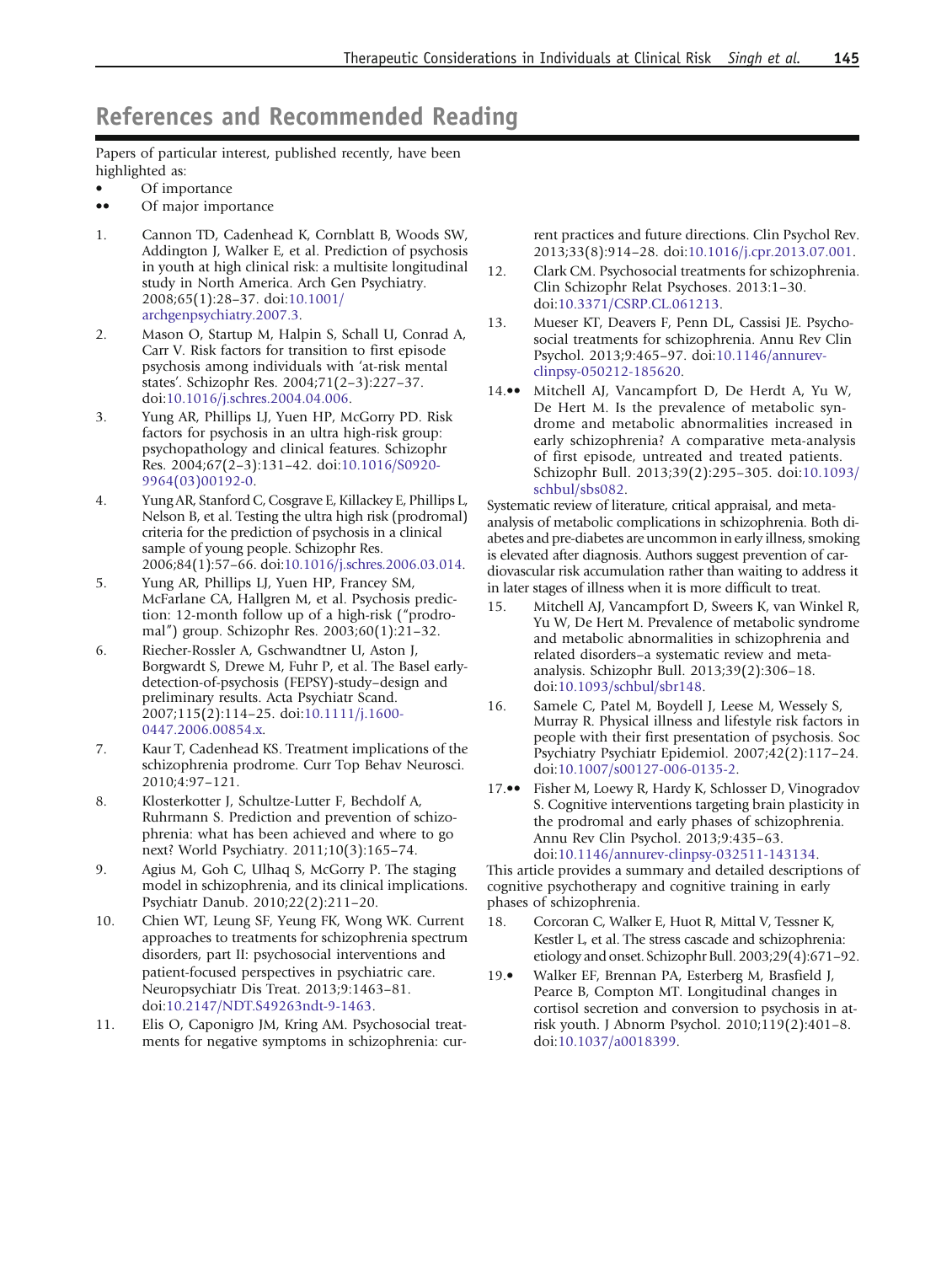<span id="page-12-0"></span>In this large multicenter prospective study, the authors examined cortisol levels at baseline and relationship between cortisol and symptom severity, as well the relationship between cortisol and conversion to psychosis. The results indicate increased baseline cortisol that correlate with increased symptom severity and indicate increased conversion risk. This study supports the emerging hypothesis regarding impaired hypothalamic-pituitary function in psychosis and has important treatment implications.

- 20. Walker EF, Trotman HD, Pearce BD, Addington J, Cadenhead KS, Cornblatt BA, et al. Cortisol levels and risk for psychosis: initial findings from the North American prodrome longitudinal study. Biol Psychiatry. 2013;74(6):410–7. doi[:10.1016/](http://dx.doi.org/10.1016/j.biopsych.2013.02.016) [j.biopsych.2013.02.016.](http://dx.doi.org/10.1016/j.biopsych.2013.02.016)
- 21. Aiello G, Horowitz M, Hepgul N, Pariante CM, Mondelli V. Stress abnormalities in individuals at risk for psychosis: a review of studies in subjects with familial risk or with "at risk" mental state. Psychoneuroendocrinology. 2012;37(10):1600–13. doi:[10.1016/j.psyneuen.2012.05.003.](http://dx.doi.org/10.1016/j.psyneuen.2012.05.003)
- 22.•• Addington J, Case N, Saleem MM, Auther AM, Cornblatt BA, Cadenhead KS. Substance use in clinical high risk for psychosis: a review of the literature. Early Interv Psychiatry. 2013. doi:[10.1111/](http://dx.doi.org/10.1111/eip.12100) [eip.12100.](http://dx.doi.org/10.1111/eip.12100)

The authors examined the relationship between substance use disorders and conversion to psychosis. This review reveals that cannabis is a significant risk factor for at risk populations, though the prevalence of other substance use is low. In addition, there is significant variability in prevalence depending on the study reported.

- 23. Kristensen K, Cadenhead KS. Cannabis abuse and risk for psychosis in a prodromal sample. Psychiatry Res. 2007;151(1–2):151–4. doi[:10.1016/](http://dx.doi.org/10.1016/j.psychres.2006.10.001) [j.psychres.2006.10.001](http://dx.doi.org/10.1016/j.psychres.2006.10.001).
- 24. McGorry PD, Nelson B, Phillips LJ, Yuen HP, Francey SM, Thampi A, et al. Randomized controlled trial of interventions for young people at ultra-high risk of psychosis: twelve-month outcome. J Clin Psychiatry. 2013;74(4):349-56. doi[:10.4088/JCP.12m07785](http://dx.doi.org/10.4088/JCP.12m07785).
- 25. McGlashan TH, Zipursky RB, Perkins D, Addington J, Miller T, Woods SW, et al. Randomized, doubleblind trial of olanzapine versus placebo in patients prodromally symptomatic for psychosis. Am J Psychiatry. 2006;163(5):790–9. doi:[10.1176/](http://dx.doi.org/10.1176/appi.ajp.163.5.790) [appi.ajp.163.5.790.](http://dx.doi.org/10.1176/appi.ajp.163.5.790)
- 26. Ruhrmann S, Schultze-Lutter F, Klosterkotter J. Early detection and intervention in the initial prodromal phase of schizophrenia. Pharmacopsychiatry. 2003;36 Suppl 3:S162–7. doi[:10.1055/s-2003-45125](http://dx.doi.org/10.1055/s-2003-45125).
- 27. Woods SW, Tully EM, Walsh BC, Hawkins KA, Callahan JL, Cohen SJ, et al. Aripiprazole in the treatment of the psychosis prodrome: an open-label pilot study. Br J Psychiatry Suppl. 2007;51:s96–101. doi:[10.1192/bjp.191.51.s96.](http://dx.doi.org/10.1192/bjp.191.51.s96)
- 28. Cornblatt BA, Lencz T, Smith CW, Olsen R, Auther AM, Nakayama E, et al. Can antidepressants be used to treat the schizophrenia prodrome? Results of a prospective, naturalistic treatment study of adolescents. J Clin Psychiatry. 2007;68(4):546–57.
- 29. Capper EA, Marshall LA. Mammalian phospholipases A(2): mediators of inflammation, proliferation and apoptosis. Prog Lipid Res. 2001;40(3):167–97.
- 30. Amminger GP, Schafer MR, Papageorgiou K, Klier CM, Cotton SM, Harrigan SM, et al. Long-chain omega-3 fatty acids for indicated prevention of psychotic disorders: a randomized, placebo-controlled trial. Arch General Psychiatry. 2010;67(2):146–54. doi[:10.1001/archgenpsychiatry.2009.192](http://dx.doi.org/10.1001/archgenpsychiatry.2009.192).
- 31. Berger GE, Wood SJ, Wellard RM, Proffitt TM, McConchie M, Amminger GP, et al. Ethyleicosapentaenoic acid in first-episode psychosis. A 1H-MRS study. Neuropsychopharmacol Off Publ Am Coll Neuropsychopharmacol. 2008;33(10):2467–73.
- 32. Frangou S, Lewis M, Wollard J, Simmons A. Preliminary in vivo evidence of increased N-acetyl-aspartate following eicosapentanoic acid treatment in patients with bipolar disorder. J Psychopharmacol. 2007;21(4):435–9. doi[:10.1177/](http://dx.doi.org/10.1177/0269881106067787) [0269881106067787](http://dx.doi.org/10.1177/0269881106067787).
- 33. Addington J, Epstein I, Liu L, French P, Boydell KM, Zipursky RB. A randomized controlled trial of cognitive behavioral therapy for individuals at clinical high risk of psychosis. Schizophr Res. 2011;125(1):54–61. doi:[10.1016/j.schres.2010.10.015](http://dx.doi.org/10.1016/j.schres.2010.10.015).
- 34. Hutton P, Taylor PJ. Cognitive behavioural therapy for psychosis prevention: a systematic review and meta-analysis. Psychol Med. 2014;44(3):449–68. doi[:10.1017/S0033291713000354.](http://dx.doi.org/10.1017/S0033291713000354)
- 35. Granholm E, Holden J, Link PC, McQuaid JR, Jeste DV. Randomized controlled trial of cognitive behavioral social skills training for older consumers with schizophrenia: defeatist performance attitudes and functional outcome. Am J Geriatr Psychiatry. 2013;21(3):251–62. doi[:10.1097/](http://dx.doi.org/10.1097/JGP.0b013e31823e2f70) [JGP.0b013e31823e2f70](http://dx.doi.org/10.1097/JGP.0b013e31823e2f70).
- 36. Emmerson LC, Granholm E, Link PC, McQuaid JR, Jeste DV. Insight and treatment outcome with cognitive-behavioral social skills training for older people with schizophrenia. J Rehabil Res Dev. 2009;46(8):1053–8.
- 37. Granholm E, McQuaid JR, McClure FS, Link PC, Perivoliotis D, Gottlieb JD, et al. Randomized controlled trial of cognitive behavioral social skills training for older people with schizophrenia: 12-month followup. J Clin Psychiatry. 2007;68(5):730–7.
- 38. O'Brien MP, Zinberg JL, Bearden CE, Daley M, Niendam TA, Kopelowicz A, et al. Psychoeducational multi-family group treatment with adolescents at high risk for developing psychosis. Early Interv Psychiatry. 2007;1(4):325–32. doi:[10.1111/j.1751-](http://dx.doi.org/10.1111/j.1751-7893.2007.00046.x) [7893.2007.00046.x](http://dx.doi.org/10.1111/j.1751-7893.2007.00046.x).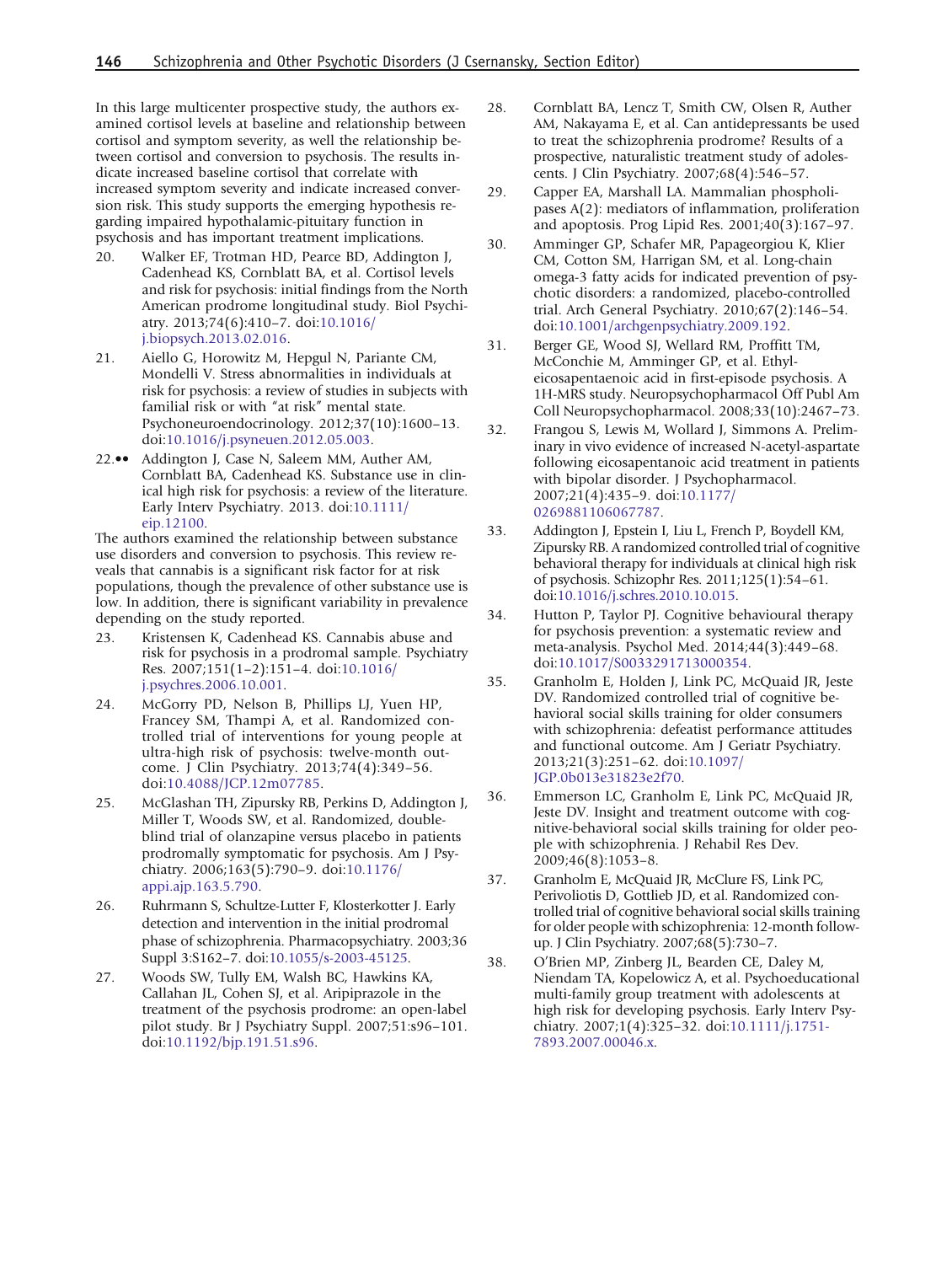- <span id="page-13-0"></span>39. O'Brien MP, Miklowitz DJ, Candan KA, Marshall C, Domingues I, Walsh BC, et al. A randomized trial of family focused therapy with populations at clinical high risk for psychosis: effects on interactional behavior. J Consult Clin Psychol. 2013. doi[:10.1037/a0034667](http://dx.doi.org/10.1037/a0034667).
- 40. Bird V, Premkumar P, Kendall T, Whittington C, Mitchell J, Kuipers E. Early intervention services, cognitive-behavioural therapy and family intervention in early psychosis: systematic review. Br J Psychiatry. 2010;197(5):350–6. doi:[10.1192/](http://dx.doi.org/10.1192/bjp.bp.109.074526) [bjp.bp.109.074526](http://dx.doi.org/10.1192/bjp.bp.109.074526).
- 41. Uzenoff SR, Penn DL, Graham KA, Saade S, Smith BB, Perkins DO. Evaluation of a multi-element treatment center for early psychosis in the United States. Soc Psychiatry Psychiatr Epidemiol. 2012;47(10):1607– 15. doi[:10.1007/s00127-011-0467-4.](http://dx.doi.org/10.1007/s00127-011-0467-4)
- 42. Meyer U. Developmental neuroinflammation and schizophrenia. Prog Neuro-Psychopharmacol Biol Psychiatry. 2011. doi[:10.1016/j.pnpbp.2011.11.003](http://dx.doi.org/10.1016/j.pnpbp.2011.11.003).
- 43. Muller N, Krause D, Dehning S, Musil R, Schennach-Wolff R, Obermeier M, et al. Celecoxib treatment in an early stage of schizophrenia: results of a randomized, double-blind, placebo-controlled trial of celecoxib augmentation of amisulpride treatment. Schizophr Res. 2010;121(1–3):118–24. doi:[10.1016/](http://dx.doi.org/10.1016/j.schres.2010.04.015) [j.schres.2010.04.015.](http://dx.doi.org/10.1016/j.schres.2010.04.015)
- 44. Laan W, Grobbee DE, Selten JP, Heijnen CJ, Kahn RS, Burger H. Adjuvant aspirin therapy reduces symptoms of schizophrenia spectrum disorders: results from a randomized, double-blind, placebo-controlled trial. J Clin Psychiatry. 2010;71(5):520–7. doi:[10.4088/JCP.09m05117yel](http://dx.doi.org/10.4088/JCP.09m05117yel).
- 45. Levkovitz Y, Mendlovich S, Riwkes S, Braw Y, Levkovitch-Verbin H, Gal G, et al. A double-blind, randomized study of minocycline for the treatment of negative and cognitive symptoms in early-phase schizophrenia. J Clin Psychiatry. 2010;71(2):138–49. doi:[10.4088/JCP.08m04666yel](http://dx.doi.org/10.4088/JCP.08m04666yel).
- 46. Feifel D, Shilling PD, Belcher AM. The effects of oxytocin and its analog, carbetocin, on genetic deficits in sensorimotor gating. Eur Neuropsychopharmacol J Eur Coll Neuropsychopharmacol. 2012;22(5):374–8. doi:[10.1016/j.euroneuro.2011.09.004](http://dx.doi.org/10.1016/j.euroneuro.2011.09.004).
- 47. Pedersen CA, Gibson CM, Rau SW, Salimi K, Smedley KL, Casey RL, et al. Intranasal oxytocin reduces psychotic symptoms and improves theory of mind and social perception in schizophrenia. Schizophr Res. 2011;132(1):50–3. doi[:10.1016/](http://dx.doi.org/10.1016/j.schres.2011.07.027) [j.schres.2011.07.027.](http://dx.doi.org/10.1016/j.schres.2011.07.027)
- 48. Averbeck BB, Bobin T, Evans S, Shergill SS. Emotion recognition and oxytocin in patients with schizophrenia. Psychol Med. 2011;42(2):1–8. doi:[10.1017/](http://dx.doi.org/10.1017/S0033291711001413) [S0033291711001413.](http://dx.doi.org/10.1017/S0033291711001413)
- 49. Feifel D, Macdonald K, Nguyen A, Cobb P, Warlan H, Galangue B, et al. Adjunctive intranasal oxytocin reduces symptoms in schizophrenia patients. Biol

Psychiatry. 2010;68(7):678–80. doi:[10.1016/](http://dx.doi.org/10.1016/j.biopsych.2010.04.039) [j.biopsych.2010.04.039.](http://dx.doi.org/10.1016/j.biopsych.2010.04.039)

- 50. Patil ST, Zhang L, Martenyi F, Lowe SL, Jackson KA, Andreev BV, et al. Activation of mGlu2/3 receptors as a new approach to treat schizophrenia: a randomized Phase 2 clinical trial. Nat Med. 2007;13(9):1102–7. doi[:10.1038/nm1632](http://dx.doi.org/10.1038/nm1632).
- 51. Kinon BJ, Zhang L, Millen BA, Osuntokun OO, Williams JE, Kollack-Walker S, et al. A multicenter, inpatient, phase 2, double-blind, placebo-controlled dose-ranging study of LY2140023 monohydrate in patients with DSM-IV schizophrenia. J Clin Psychopharmacol. 2011;31(3):349–55. doi[:10.1097/](http://dx.doi.org/10.1097/JCP.0b013e318218dcd5) [JCP.0b013e318218dcd5.](http://dx.doi.org/10.1097/JCP.0b013e318218dcd5)
- 52. Sacchi S, Rosini E, Pollegioni L, Molla G. D-amino acid oxidase inhibitors as a novel class of drugs for schizophrenia therapy. Curr Pharm Des. 2013;19(14):2499–511.
- 53. Javitt DC. Glycine transport inhibitors in the treatment of schizophrenia. Handb Exp Pharmacol. 2012;213:367– 99. doi[:10.1007/978-3-642-25758-2\\_12](http://dx.doi.org/10.1007/978-3-642-25758-2_12).
- 54. Wykes T, Steel C, Everitt B, Tarrier N. Cognitive behavior therapy for schizophrenia: effect sizes, clinical models, and methodological rigor. Schizophr. Bukk. 2008;34(3):523–37.
- 55. Adcock RA, Dale C, Fisher M, Aldebot S, Genevsky A, Simpson GV, Nagarajan S, Vinogradov S. When topdown meets bottom-up: auditory training enhances verbal memory in schizophrenia. Schizophr. Bull. 2009;35(6):1132–41. doi:[10.1093/schbul/sbp068.](http://dx.doi.org/10.1093/schbul/sbp068)
- 56. Bechdolf A, Wagner M, Ruhrmann S, Harrigan S, Putzfeld V, et al. Preventing progression to first-episode psychosis in early initial prodromal states. Br. J. Psychiatry 2012;200(1):22–9.
- 57. Sulzer J, Haller S, Scharnowski F, Weiskopf N, Birbaumer N, Blefari ML, et al. Real-time fMRI neurofeedback: progress and challenges. Neuroimage. 2013;76:386–99. doi:[10.1016/](http://dx.doi.org/10.1016/j.neuroimage.2013.03.033) [j.neuroimage.2013.03.033.](http://dx.doi.org/10.1016/j.neuroimage.2013.03.033)
- 58. Birbaumer N, Ruiz S, Sitaram R. Learned regulation of brain metabolism. Trends Cogn Sci. 2013;17(6):295–302. doi[:10.1016/](http://dx.doi.org/10.1016/j.tics.2013.04.009) [j.tics.2013.04.009](http://dx.doi.org/10.1016/j.tics.2013.04.009).
- 59. Weiskopf N. Real-time fMRI and its application to neurofeedback. Neuroimage. 2012;62(2):682–92. doi[:10.1016/j.neuroimage.2011.10.009](http://dx.doi.org/10.1016/j.neuroimage.2011.10.009).
- 60.• Ruiz S, Lee S, Soekadar SR, Caria A, Veit R, Kircher T, et al. Acquired self-control of insula cortex modulates emotion recognition and brain network connectivity in schizophrenia. Hum Brain Mapp. 2013;34(1):200–12. doi[:10.1002/hbm.21427.](http://dx.doi.org/10.1002/hbm.21427)

The authors used a real-time functional neuroimaging paradigm to train 9 schizophrenia patients to reduce hemodymanic response in their insular cortices. In this 2 week training paradigm, results indicated a learning response at the level of brain function and increased accuracy in emotion recognition.